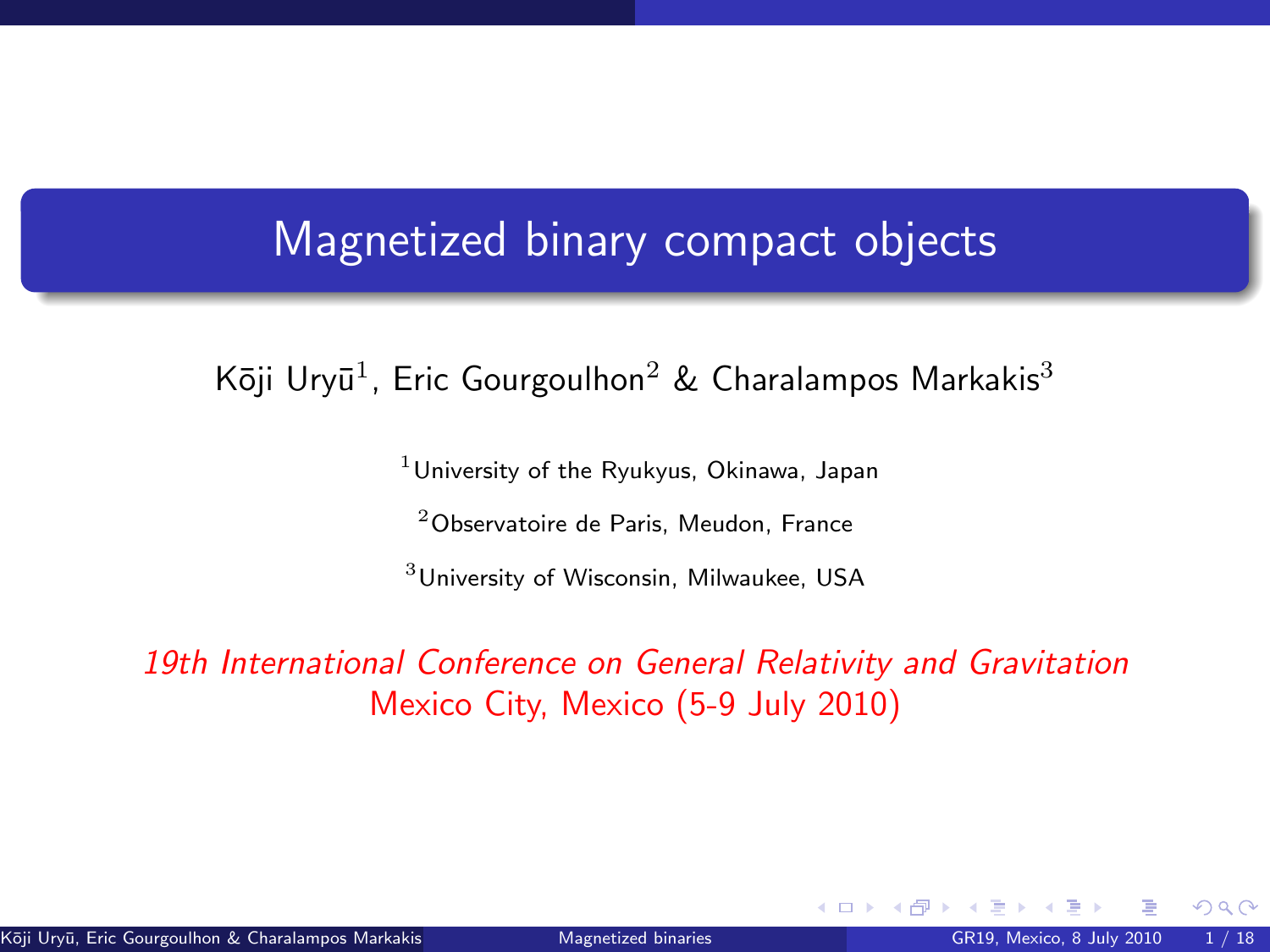### <sup>1</sup> [Bekenstein-Oron formulation of relativistic ideal MHD](#page-2-0)

<sup>2</sup> [Quasistationary evolution of a magnetized binary system](#page-7-0)

<sup>3</sup> [Computing equilibrium configurations](#page-16-0)

 $\Omega$ 

**K ロ ト K 何 ト**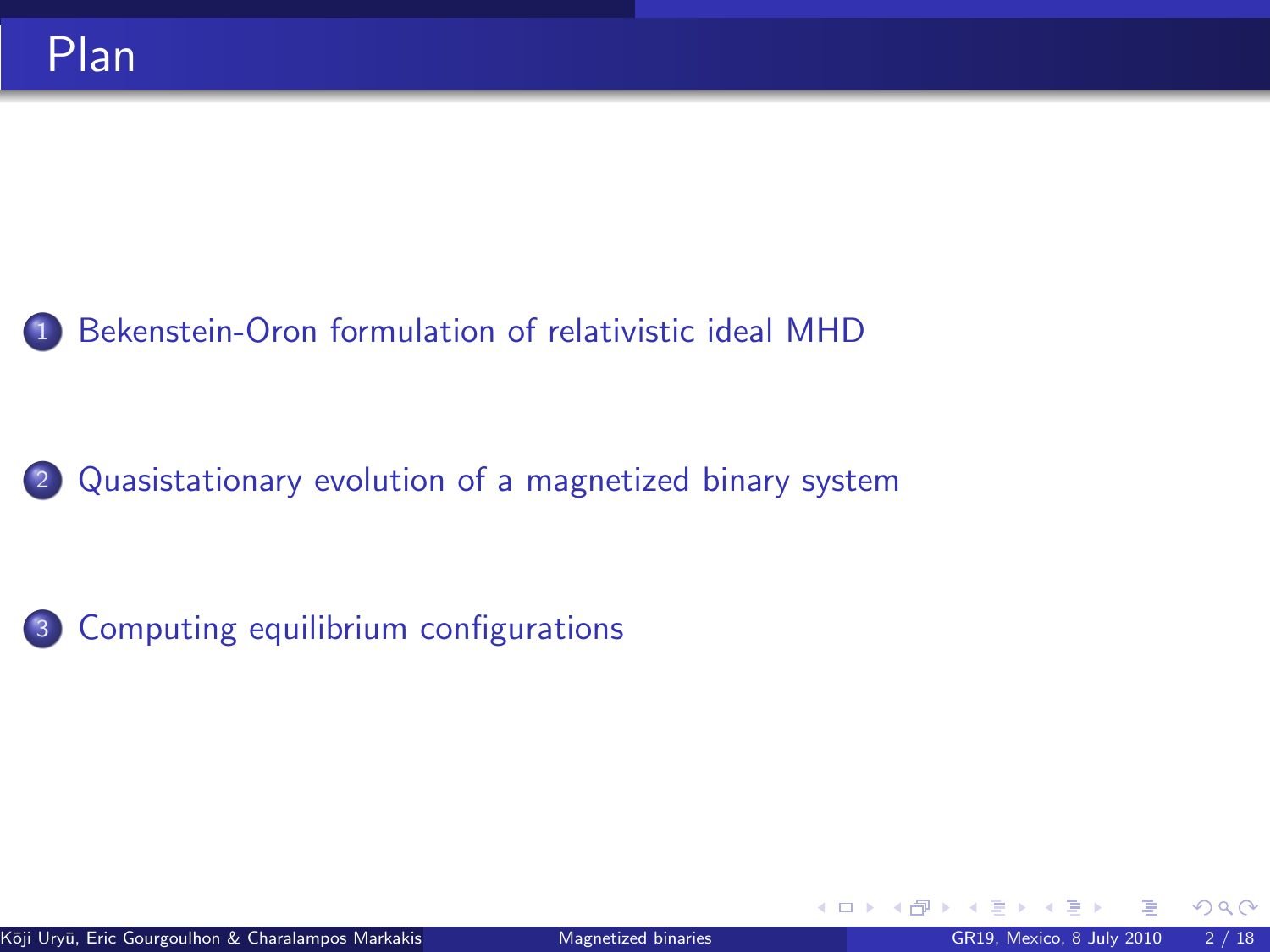## **Outline**

### <sup>1</sup> [Bekenstein-Oron formulation of relativistic ideal MHD](#page-2-0)

<sup>2</sup> [Quasistationary evolution of a magnetized binary system](#page-7-0)

[Computing equilibrium configurations](#page-16-0)

<span id="page-2-0"></span> $\Omega$ 

**≮ロ ▶ ⊀ 伊 ▶ ⊀**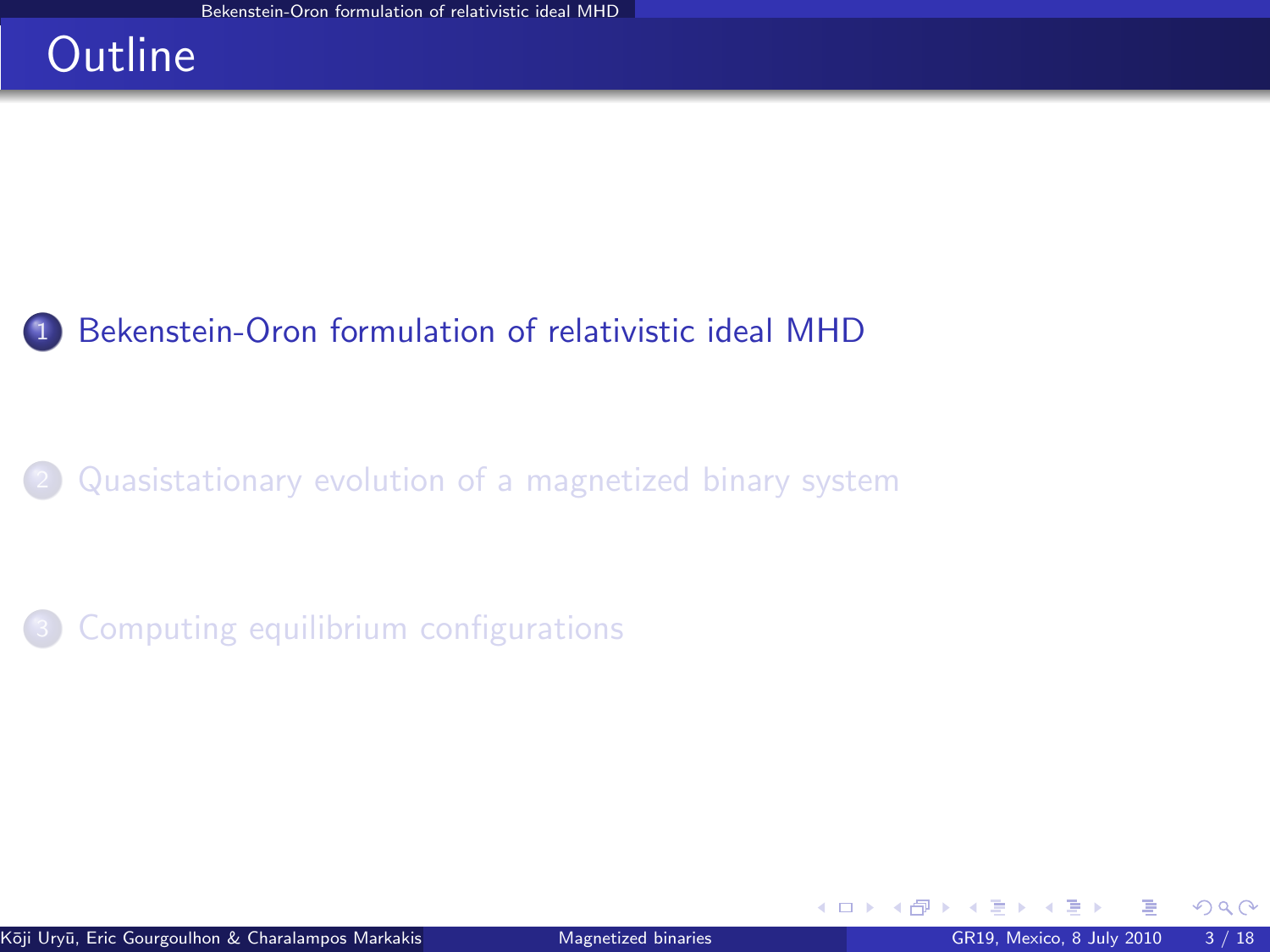# Variational principle

Bekenstein & Oron (2000)'s action for a magnetized perfect fluid with infinite conductivity:

$$
S(g_{\alpha\beta}, N^{\alpha}, s, \gamma, A_{\alpha}) = S_{\text{grav}} + S_{\text{fluid}} + S_{\text{MHD}}
$$

- $N^{\alpha} = nu^{\alpha}$  baryon number 4-current
- $\bullet$  s : entropy per baryon
- $\gamma$ : Lin vorticity function (if absent, the theory describes only potential flows)
- **•**  $A_{\alpha}$  : electromagnetic 4-potential:  $F_{\alpha\beta} = \partial_{\alpha}A_{\beta} \partial_{\beta}A_{\alpha}$
- $S_{\text{grav}} = \frac{1}{16}$  $16\pi$  $\int R \sqrt{-g} d^4x$ : Hilbert-Einstein action
- $S_{\text{fluid}} = \int \left[ -\varepsilon(s,n) + \phi \nabla_{\alpha} N^{\alpha} + \chi \nabla_{\alpha} (s N^{\alpha}) + \lambda \nabla_{\alpha} (\gamma N^{\alpha}) \right] \sqrt{-g} d^4x$ perfect fluid action [\[Schutz 1970\]](#page-0-1)

$$
\bullet\;\; S_{\mathrm{MHD}} = \int\!\!\!\!\int\!\!\!\!\left(-\frac{1}{16\pi}F_{\alpha\beta}F^{\alpha\beta} - q^\alpha F_{\alpha\beta}N^\beta\right)\sqrt{-g}\,d^4x\,\colon\text{ideal MHD action}\;\; \text{[Bekenstein &\; Oron 2000]}
$$

Lagrange multipliers:  $\phi$ ,  $\chi$ ,  $\lambda$ ,  $q^{\alpha}$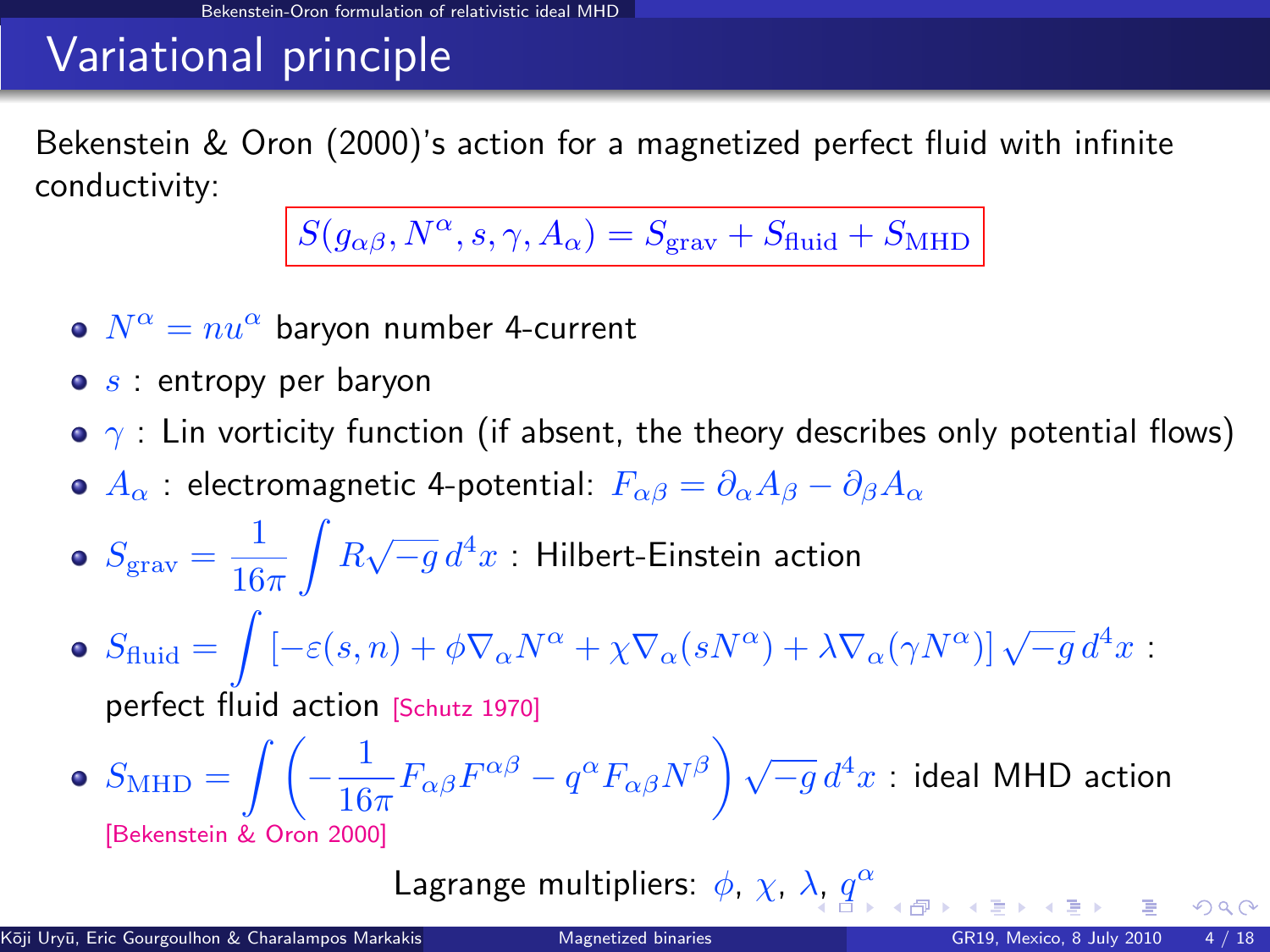# Equations of motion  $(1/2)$

• Variation w.r.t.  $\phi \implies$  baryon number conservation :

<span id="page-4-0"></span>
$$
\nabla_{\alpha}N^{\alpha}=0
$$
 (1)

- Variation w.r.t.  $\chi \Longrightarrow \nabla_\alpha(sN^\alpha) = 0 \Longrightarrow \bigl\lvert u^\alpha \nabla_\alpha s = 0 \bigr\rvert$  (adiabatic flow)
- Variation w.r.t  $N^{\alpha} \Longrightarrow hu_{\alpha}=\nabla_{\alpha}\phi+s\nabla_{\alpha}\chi+\gamma\nabla_{\alpha}\lambda-F_{\alpha\beta}q^{\beta}$ where  $h$  is the enthalpy per baryon:  $h:=\frac{\varepsilon+p}{\varepsilon}$ n
- Variation w.r.t.  $q^\alpha \Longrightarrow F_{\alpha\beta}N^\beta = 0 \Longrightarrow \left|F_{\alpha\beta}u^\beta = 0\right|$  (infinite conductivity)
- Variation w.r.t.  $A_\alpha \Longrightarrow$  Maxwell equation  $\left| \,\nabla_\beta F^{\alpha\beta} = 4\pi j^\alpha \,\right|$  with

<span id="page-4-1"></span>
$$
j^{\alpha} := \nabla_{\beta} (N^{\alpha} q^{\beta} - N^{\beta} q^{\alpha}) \tag{2}
$$

**4 ロ ト 4 何 ト 4** 

[\(1\)](#page-4-0) and  $(2)\Longrightarrow \nabla_\alpha j^\alpha=0\,big|$  $(2)\Longrightarrow \nabla_\alpha j^\alpha=0\,big|$  (conservation of electric charge)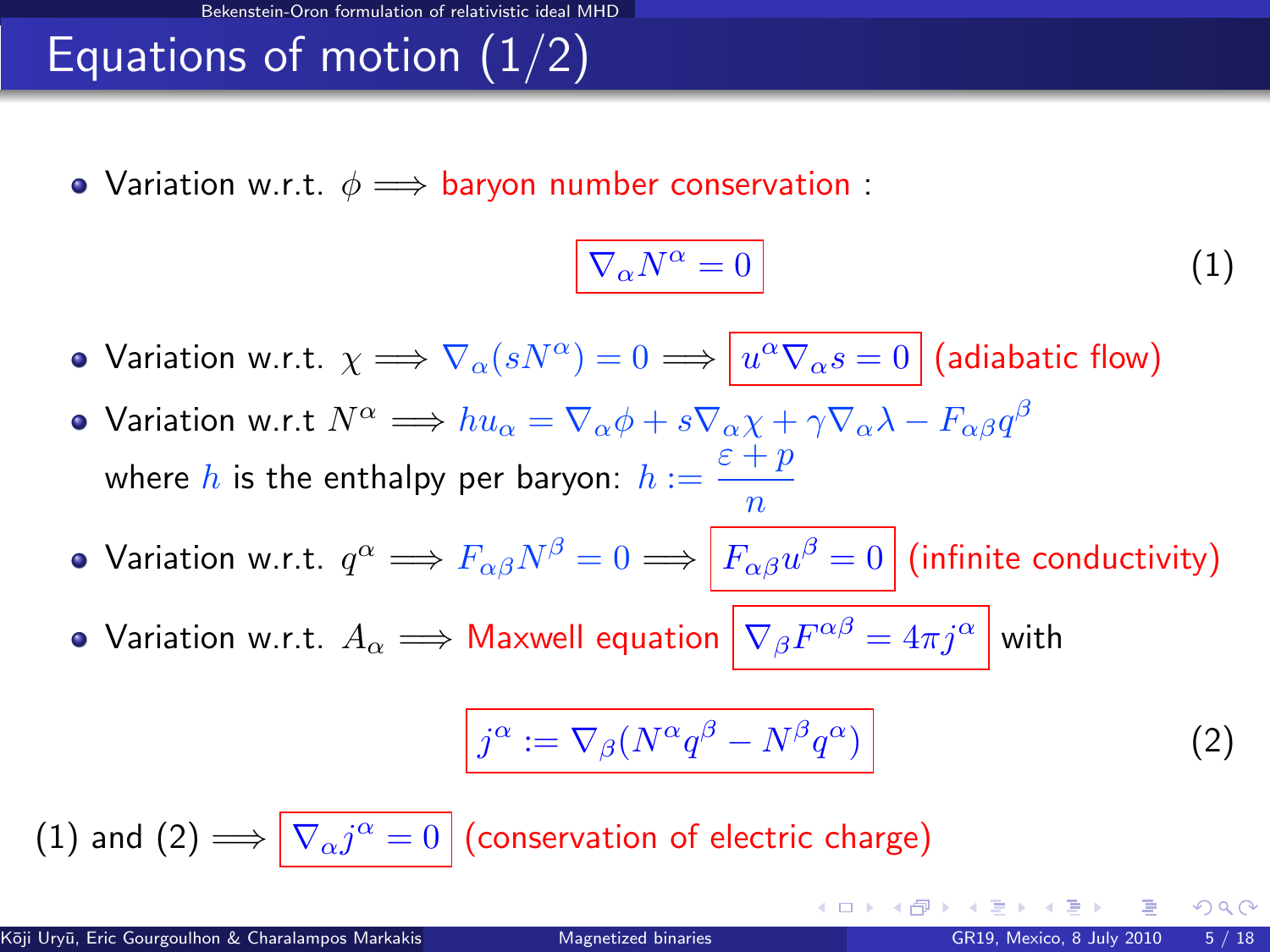# Equations of motion (2/2)

Combining various equations resulting from the variational principle we get the MHD Euler equation:

$$
(\varepsilon+p)u^{\beta}\nabla_{\beta}u_{\alpha}=-(\delta^{\beta}_{\phantom{\beta}\alpha}+u_{\alpha}u^{\beta})\nabla_{\beta}p+F_{\alpha\beta}j^{\beta}
$$

which can be put in the equivalent form

<span id="page-5-0"></span>
$$
\vec{u} \cdot \mathbf{\Omega} = T \mathbf{d}s \tag{3}
$$

**K ロ ト K 何 ト K 目** 

where T is the fluid temperature and  $\Omega$  is the generalized vorticity 2-form, i.e. the exterior derivative of the **generalized momentum 1-form**  $w$ :

$$
\boxed{ \bm{w} := h \, \underline{\bm{u}} + \bm{F} \cdot \vec{\bm{q}} } \qquad \text{and} \qquad \boxed{ \bm{\Omega} := \bm{\mathrm{d}} \bm{w} }
$$

Components:  $w_\alpha=hu_\alpha+F_{\alpha\beta}q^\beta$  and  $\Omega_{\alpha\beta}=\partial_\alpha w_\beta-\partial_\beta w_\alpha$ 

[\(3\)](#page-5-0) is the ideal MHD generalization of the pure-hydrodynamics equation of motion in *canonical form* [\[Synge 1937\]](#page-0-1), [\[Lichnerowicz 1941\]](#page-0-1), [\[Taub 1959\]](#page-0-1), [\[Carter 1979\]](#page-0-1)

 $\Omega$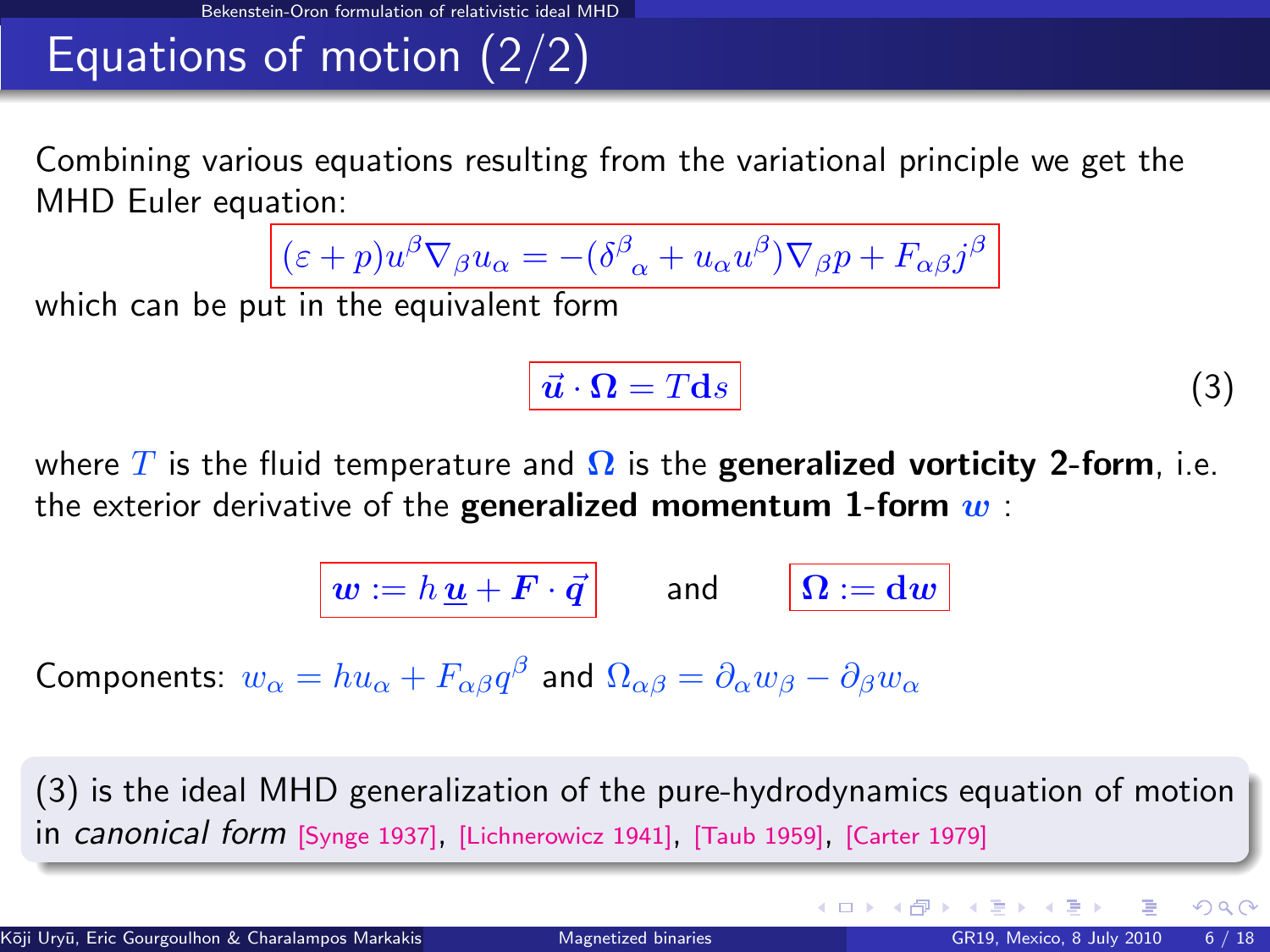# MHD Kelvin's theorem

 $C(\tau)$  : closed contour dragged along by the fluid (proper time  $\tau$ ) Magnetized fluid circulation around  $\mathcal{C}(\tau)$ :  $C(\tau) := q$  $\mathcal{C}(\tau)$ w

Variation of the circulation as the contour is dragged by the fluid:

$$
\frac{dC}{d\tau} = \frac{d}{d\tau} \oint_{\mathcal{C}(\tau)} \boldsymbol{w} = \oint_{\mathcal{C}(\tau)} \mathcal{L}_{\vec{\boldsymbol{u}}} \, \boldsymbol{w}
$$

By virtue of Cartan's identity,  $\mathcal{L}_{\vec{u}} w = \vec{u} \cdot \mathbf{d}w + \mathbf{d}(\vec{u} \cdot w) = \vec{u} \cdot \Omega - \mathbf{d}h$ Thanks to the e.o.m. [\(3\)](#page-5-0) we get  $\mathcal{L}_{\vec{u}} w = Tds - dh$ Since  $\mathcal{C}(\tau)$  is closed,  $\int$  $\mathcal{C}(\tau)$  $\mathbf{d}h = 0$ 

Hence

<span id="page-6-0"></span>
$$
\frac{dC}{d\tau} = \oint_{\mathcal{C}(\tau)} T \mathbf{d}s
$$

If  $T = \text{const}$  or  $s = \text{const}$  on  $C(\tau)$ , then C is conserved Bekenstein & Oron's generalisation of Kelvin's theorem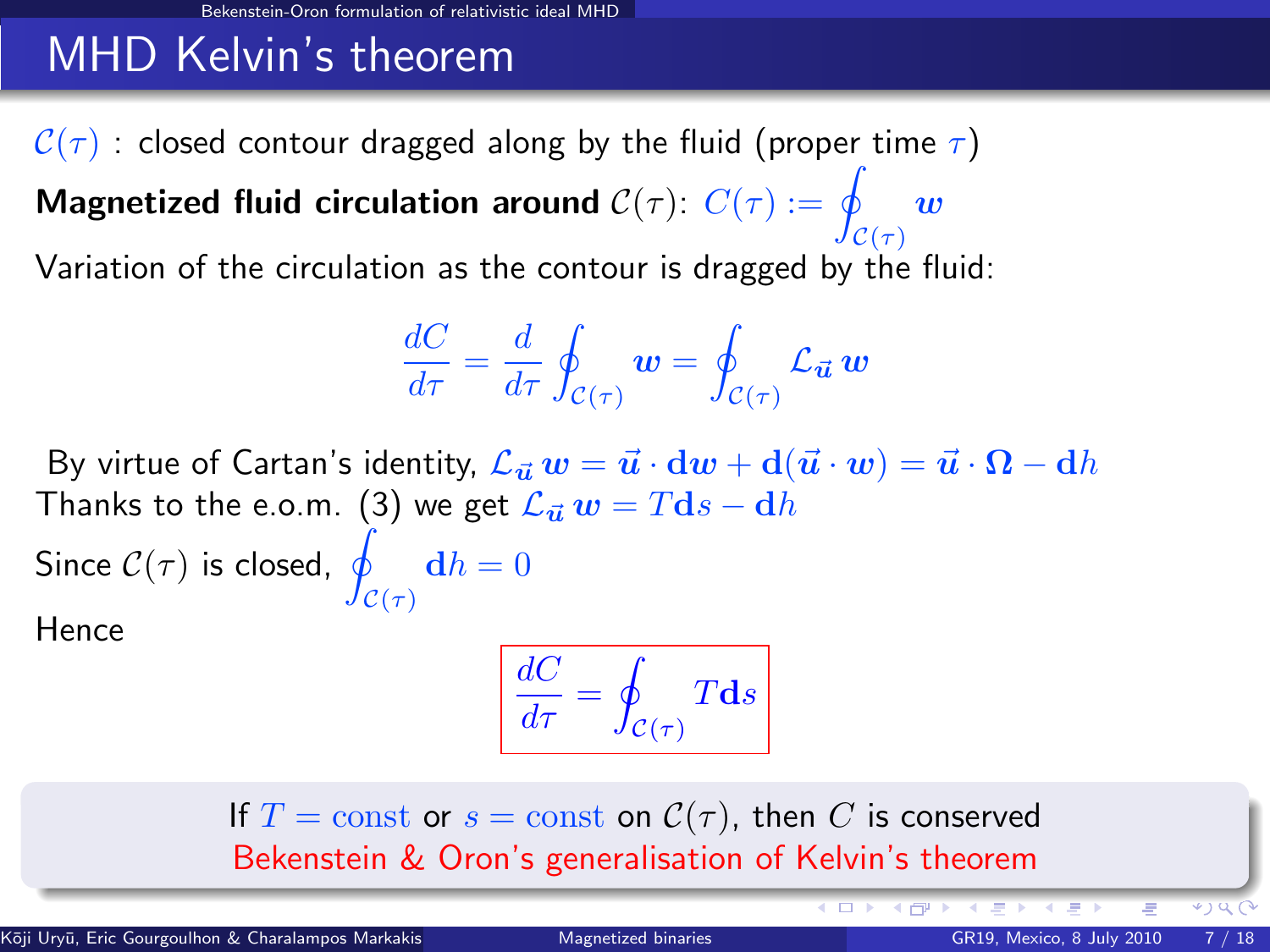## **Outline**

### [Bekenstein-Oron formulation of relativistic ideal MHD](#page-2-0)

### <sup>2</sup> [Quasistationary evolution of a magnetized binary system](#page-7-0)

### [Computing equilibrium configurations](#page-16-0)

**4 ロ ト 4 何 ト 4** 

<span id="page-7-0"></span> $299$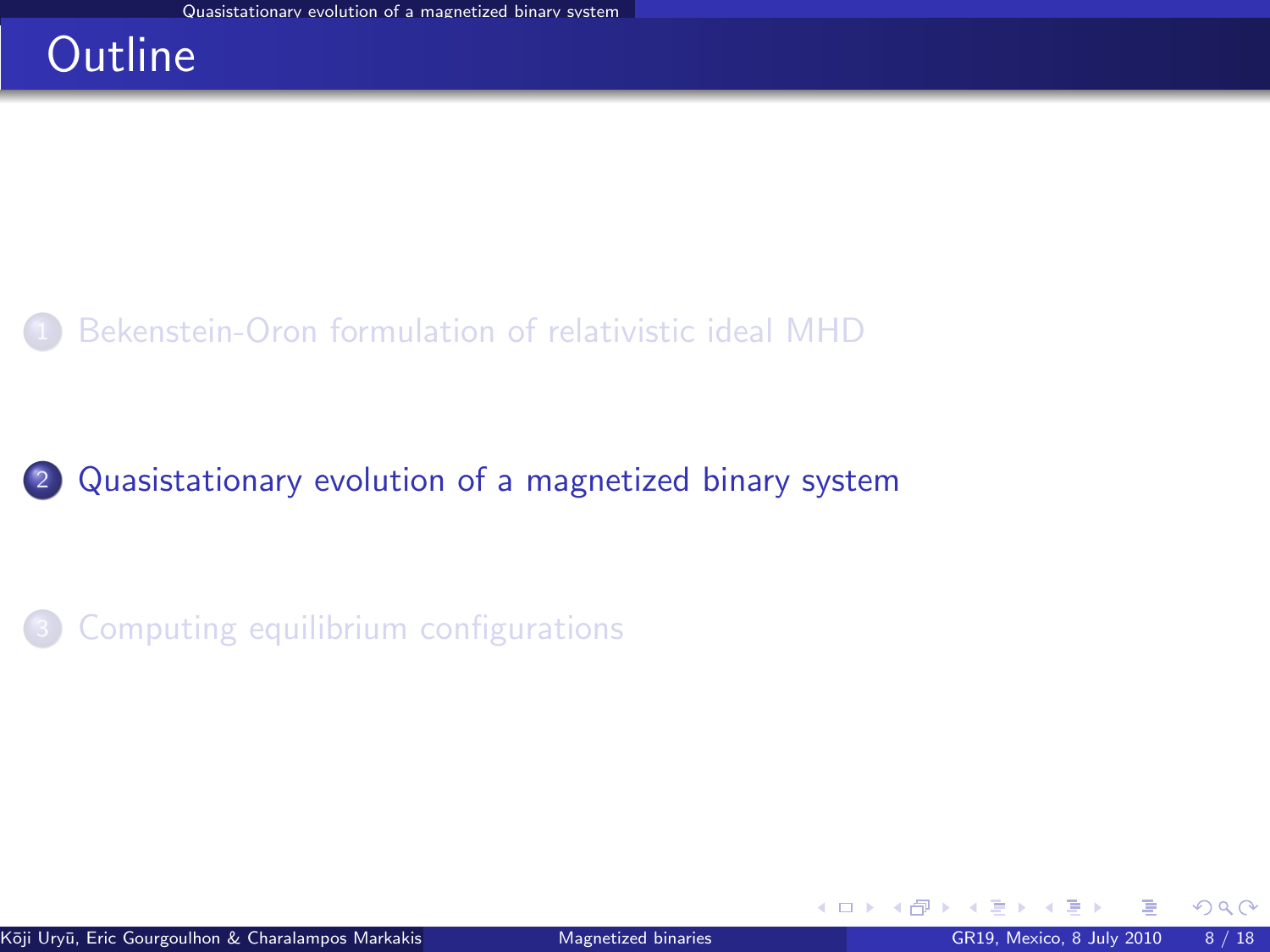Quasistationary evolution of a magnetized binary system

# Equilibrium configuration



#### Hypothesis:

Magnetized binary system in equilibrium on a circular orbit

### Geometrical translation:

Einstein-Maxwell spacetime  $(\mathscr{M}, g, F)$  with **helical symmetry** :  $\exists$  a vector field  $\vec{k}$  of helical type such that

\n- \n
$$
\mathcal{L}_{\vec{k}} g = 0
$$
\n
$$
\iff \nabla_{\alpha} k_{\beta} + \nabla_{\beta} k_{\alpha} = 0 \quad (\vec{k} = \text{Killing vector})
$$
\n
\n- \n
$$
\mathcal{L}_{\vec{k}} F = 0
$$
\n
$$
\tag{2}
$$
\n
\n

**← ロ ▶ → イ 同 →** 

 $\Omega$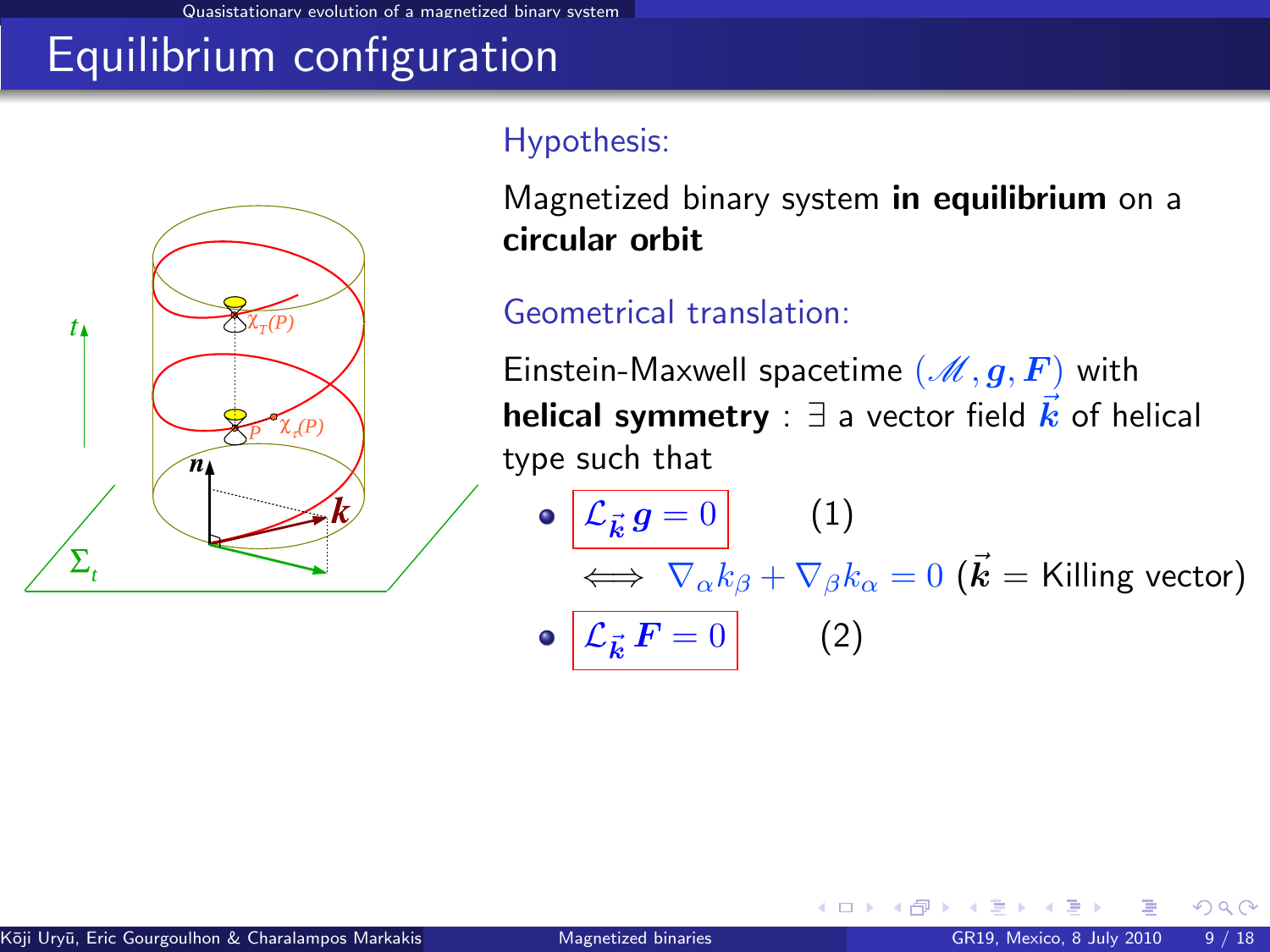istationary evolution of a magnetized binary system

# Equilibrium configuration



#### Hypothesis:

Magnetized binary system **in equilibrium** on a circular orbit

#### Geometrical translation:

Einstein-Maxwell spacetime  $(\mathscr{M}, g, F)$  with **helical symmetry** :  $\exists$  a vector field  $\vec{k}$  of helical type such that

 $\mathcal{L}_{\vec{\bm{k}}} \, {\bm{g}} = 0 \hspace{1cm} (1)$  $\iff \nabla_\alpha k_\beta + \nabla_\beta k_\alpha = 0$   $(\vec{\bm{k}} =$  Killing vector)  $\circ$   $\mathcal{L}_{\vec{k}} F = 0$  (2)

**K ロ ▶ K 伊 ▶ K 舌** 

(1) and (2) are approximations of actual binary spacetimes:

- $\bullet$  (1) does not take into account outgoing gravitational radiation
- (2) does not allow for outgoing electromagnetic radiation

 $\Omega$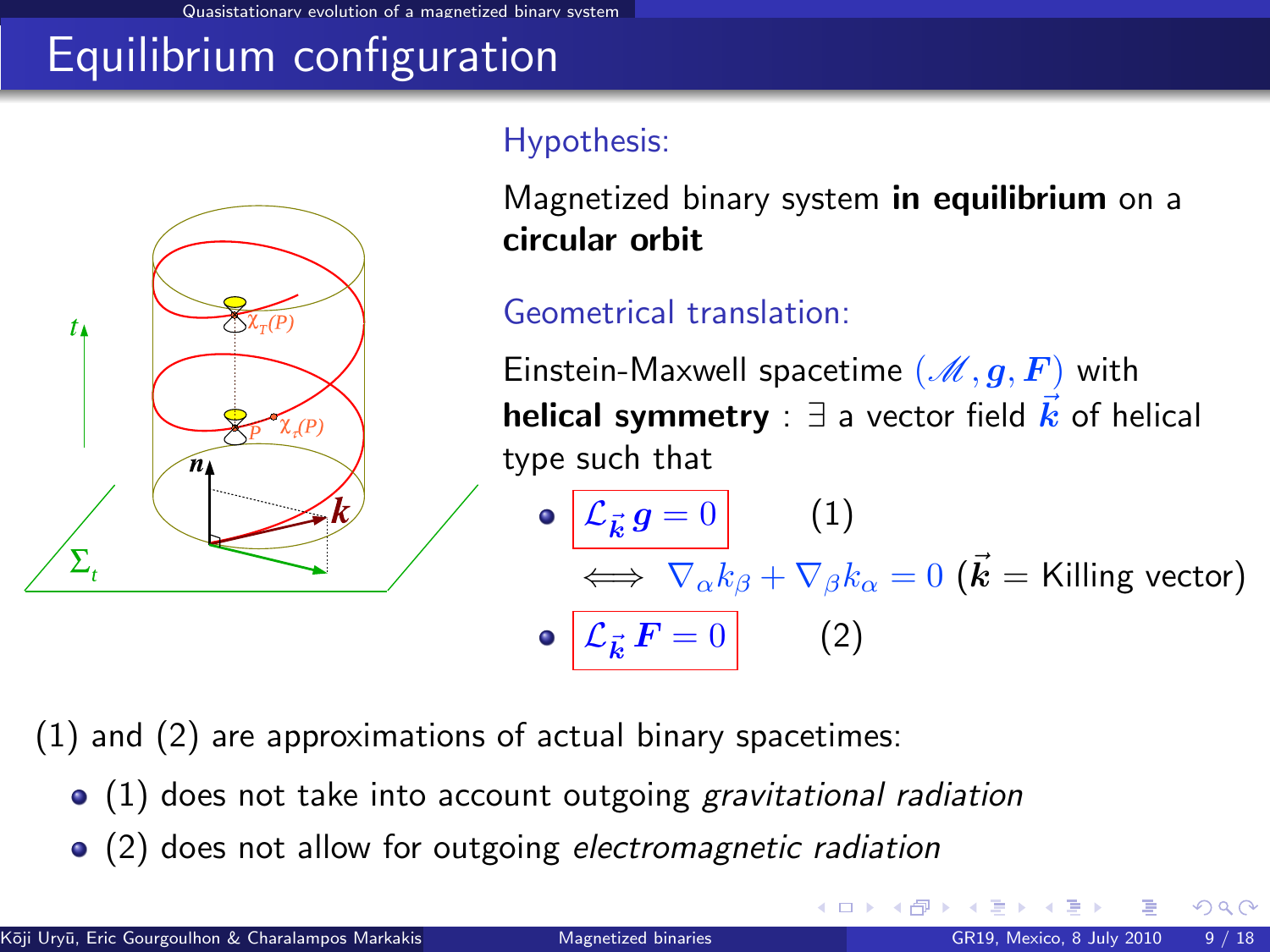# Modeling the slow evolution of the system (inspiral)

**Sequence** 

### $\mathcal{Q}(\lambda) = (\mathcal{M}, \mathbf{q}(\lambda), \vec{\mathbf{u}}(\lambda), n(\lambda), s(\lambda), \mathbf{A}(\lambda))$

of equilibrium magnetized perfect fluid spacetimes such that  $\mathcal{Q}(\lambda)$  and  $\mathcal{Q}(\lambda + d\lambda)$  are related by an evolution obeying Einstein-Maxwell equations, baryon number conservation and infinite conductivity

 $\Omega$ 

**←ロ ▶ ← イ 同 →**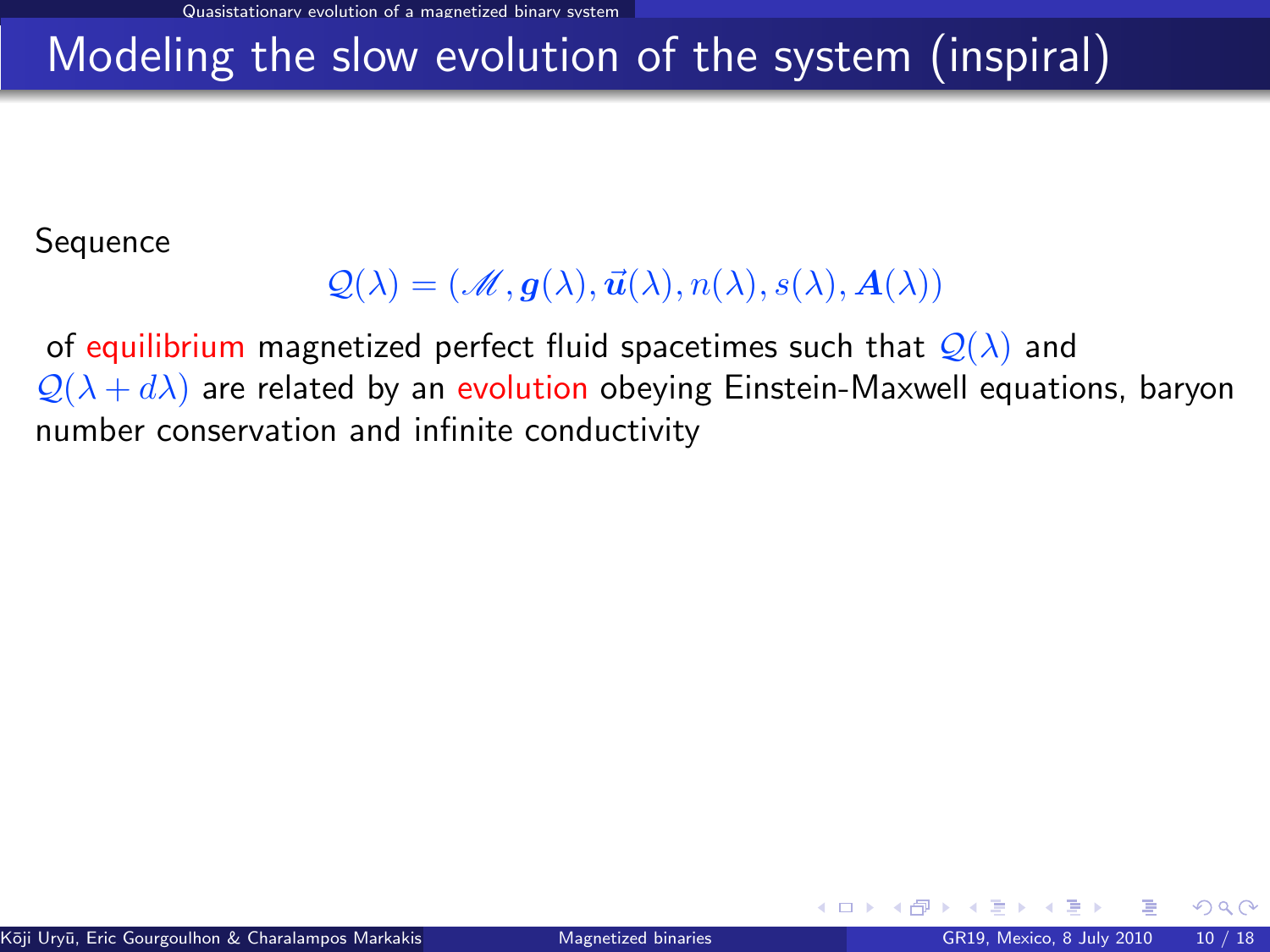# Modeling the slow evolution of the system (inspiral)

**Sequence** 

### $\mathcal{Q}(\lambda) = (\mathcal{M}, \mathbf{q}(\lambda), \vec{\mathbf{u}}(\lambda), n(\lambda), s(\lambda), \mathbf{A}(\lambda))$

of equilibrium magnetized perfect fluid spacetimes such that  $\mathcal{Q}(\lambda)$  and  $\mathcal{Q}(\lambda + d\lambda)$  are related by an evolution obeying Einstein-Maxwell equations, baryon number conservation and infinite conductivity

Eulerian change of a quantity  $f: \delta f := \frac{df}{dt}$  $d\lambda$ 

Lagrangian displacement  $\vec{\xi}$ : vector joining a fluid element at some point P in configuration  $\mathcal{Q}(\lambda)$  to the same fluid element in  $\mathcal{Q}(\lambda + d\lambda)$ 

Lagrangian change of a quantity  $f : \Delta f = (\delta + \mathcal{L}_{\vec{\epsilon}}) f$ 

 $\Omega$ 

**K ロ ト K 何 ト K 目**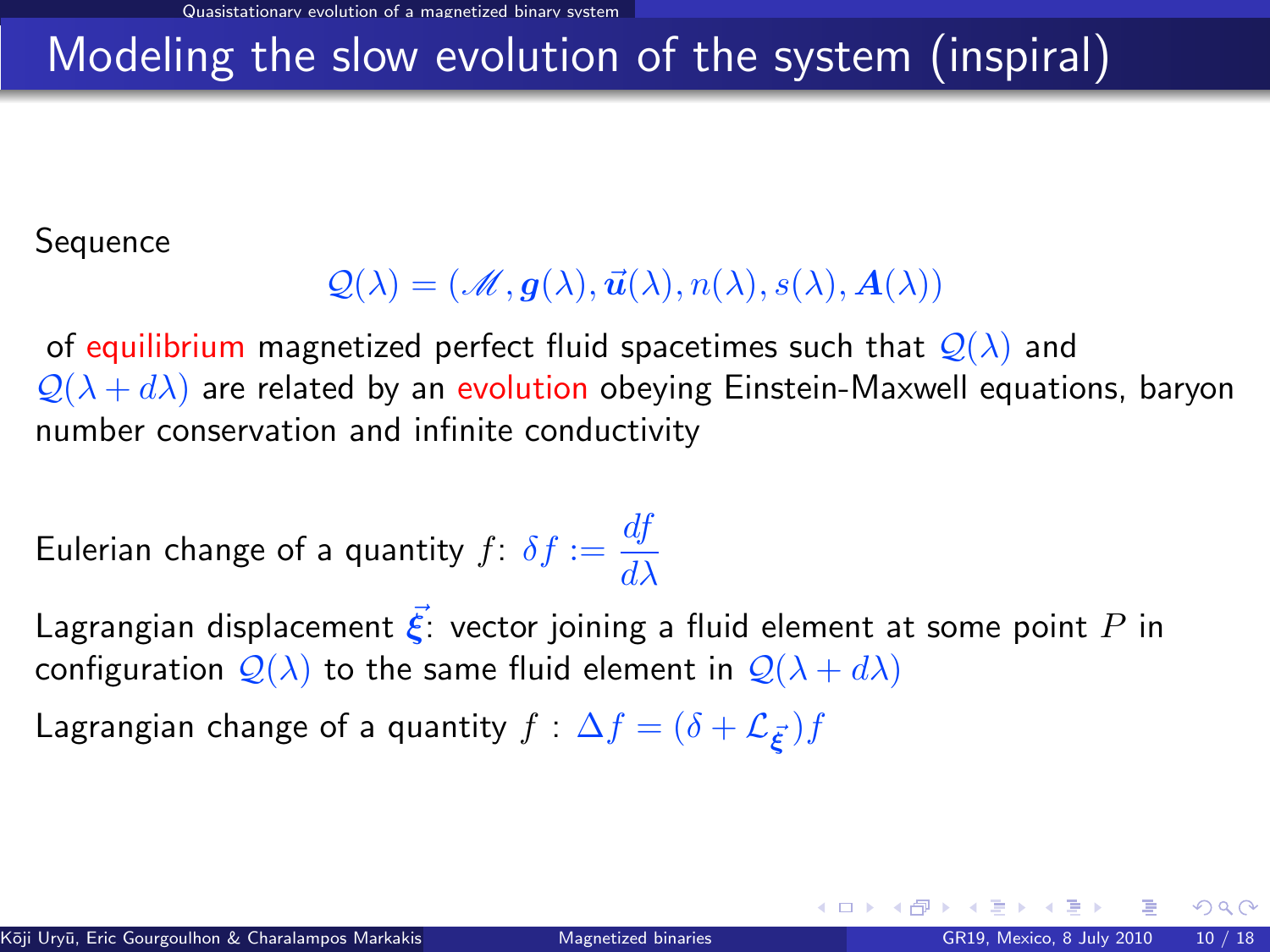## Noether charge



$$
\Theta^{\alpha} := \frac{1}{16\pi} \left( g^{\alpha\mu} g^{\beta\nu} - g^{\alpha\beta} g^{\mu\nu} \right) \nabla_{\beta} \frac{dg_{\mu\nu}}{d\lambda} + (\varepsilon + p)(g^{\alpha\beta} + u^{\alpha} u^{\beta}) \xi_{\beta}
$$

$$
- \frac{1}{4\pi} F^{\alpha\beta} \frac{dA_{\beta}}{d\lambda} + A_{\beta} (j^{\alpha} \xi^{\beta} - j^{\beta} \xi^{\alpha})
$$

 $V^{\alpha}$  can be chosen to make  $Q(\lambda)$  finite

 $\vec{k}$  Killing vector  $\Longrightarrow Q(\lambda)$  is independent of the choice of the 2-surface  $S$ 

<span id="page-12-0"></span> $\Omega$ 

**K ロ ▶ K 何 ▶ K 手**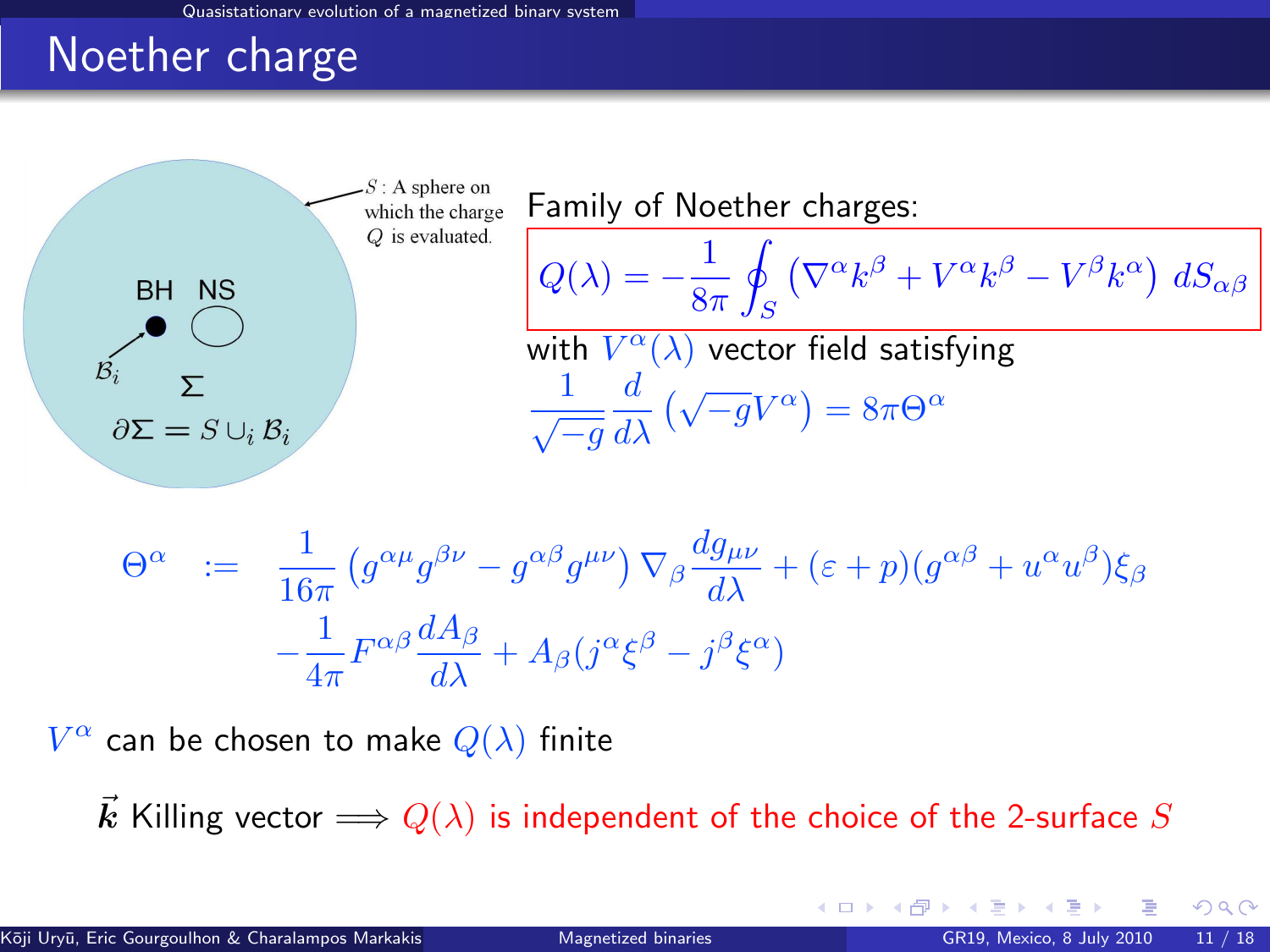## Variation of the Noether charge

If evolution  $\mathcal{Q}(\lambda) \to \mathcal{Q}(\lambda + d\lambda)$  perserves the baryon number, the entropy, the magnetized fluid circulation and the magnetic flux, then, from the equations of motion listed in Part 1,

<span id="page-13-1"></span>
$$
\delta Q = \sum_{a} \left( \frac{\kappa_a}{8\pi} \delta \mathcal{A}_a + \Phi_a \delta q_a \right)
$$

where

• 
$$
\sum_{a}
$$
 is the sum over the black holes (if any)

• 
$$
\kappa_a
$$
 is the surface gravity of BH no.  $a$  :  $\nabla_{\vec{k}}\vec{k} = \kappa_a \vec{k}$ 

$$
\bullet\,\mathcal{A}_a\,\,\hbox{is the area of BH no.}\,\,a
$$

 $\bullet$   $q_a$  is the total electric charge of BH no.  $a$ 

• 
$$
\Phi_a
$$
 is the (constant) electric potential of BH no.  $a$ :  $\Phi_a = -A_{\alpha}k^{\alpha}|_{\mathcal{B}_a} = \text{const}$ 

Equation [\(4\)](#page-13-1) generalizes to the single symmetry case a relation obtained previously by [\[Carter 1979\]](#page-0-1) in the stationary and axisym[me](#page-12-0)t[ric](#page-14-0) [ca](#page-13-0)[se](#page-14-0)

<span id="page-13-0"></span>(4)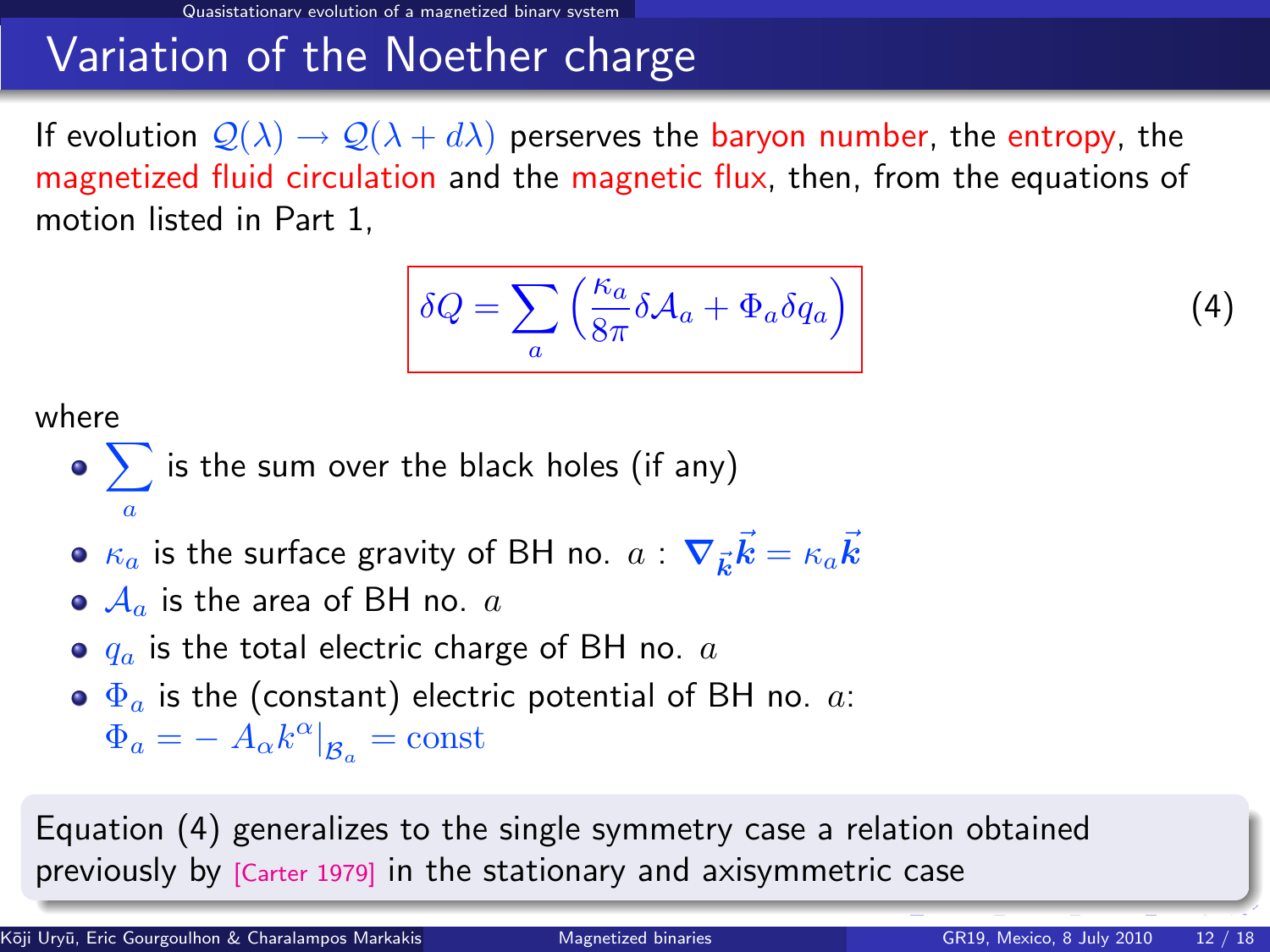Quasistationary evolution of a magnetized binary system

## Generalized first law of thermodynamics

Assume the metric is asymptotically flat (Isenber-Wilson-Mathews approximation, 2-PN approximation, waveless approximation,...) Then  $\vec{k}$  is related to two asymptotically Killing vectors  $\vec{t}$  (timelike) and  $\vec{\varphi}$ (spacelike) by

 $\vec{k} = \vec{t} + \Omega \vec{\varphi}, \qquad \Omega = \text{const}$ 

and one can define

- $\bullet$  the ADM mass  $M$
- $\bullet$  the total angular momentum  $J$

Then one can show

<span id="page-14-1"></span> $\delta Q = \delta M - \Omega \, \delta J$  (5)

**←ロ ▶ ← イ 同 →** 

<span id="page-14-0"></span> $\Omega$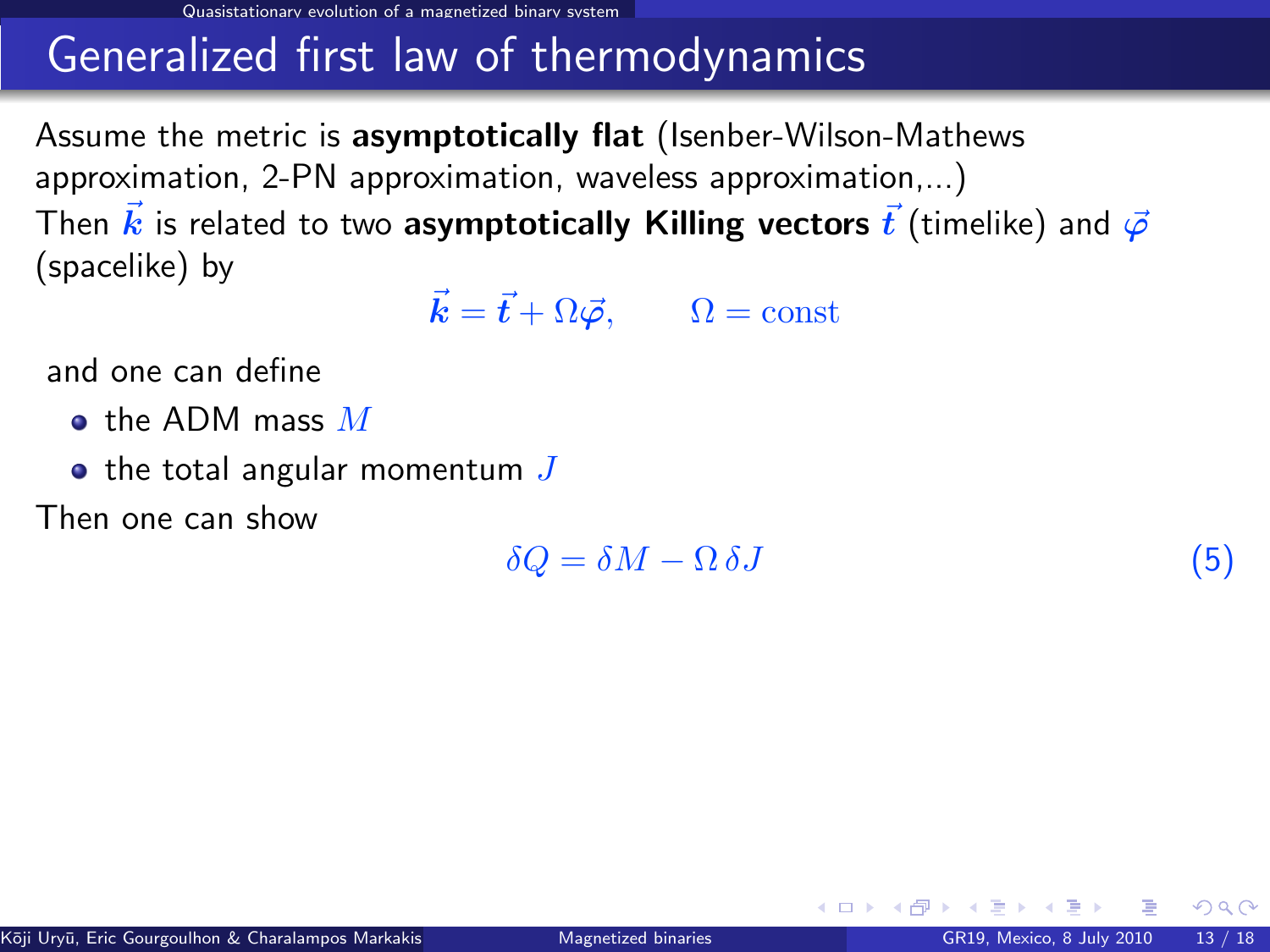Quasistationary evolution of a magnetized binary system

# Generalized first law of thermodynamics

Assume the metric is asymptotically flat (Isenber-Wilson-Mathews approximation, 2-PN approximation, waveless approximation,...) Then  $\vec{k}$  is related to two asymptotically Killing vectors  $\vec{t}$  (timelike) and  $\vec{\varphi}$ (spacelike) by

 $\vec{k} = \vec{t} + \Omega \vec{\varphi}, \qquad \Omega = \text{const}$ 

and one can define

- $\bullet$  the ADM mass  $M$
- $\bullet$  the total angular momentum  $J$

Then one can show

<span id="page-15-0"></span>
$$
\delta Q = \delta M - \Omega \, \delta J \tag{5}
$$

Combining [\(4\)](#page-13-1) and [\(5\)](#page-14-1), we get

First law of thermodynamics for a magnetized binary system

$$
\delta M = \Omega \, \delta J + \sum_{a} \left( \frac{\kappa_a}{8\pi} \delta \mathcal{A}_a + \Phi_a \delta q_a \right) \tag{6}
$$

Generalizes the law obtained by [\[Friedman, Uryu & Shibata 2002\]](#page-0-1) [to](#page-13-0) [t](#page-15-0)[h](#page-16-0)[e](#page-6-0) [M](#page-7-0)[H](#page-16-0)[D](#page-6-0)[c](#page-15-0)[as](#page-16-0)[e](#page-0-0)  $290$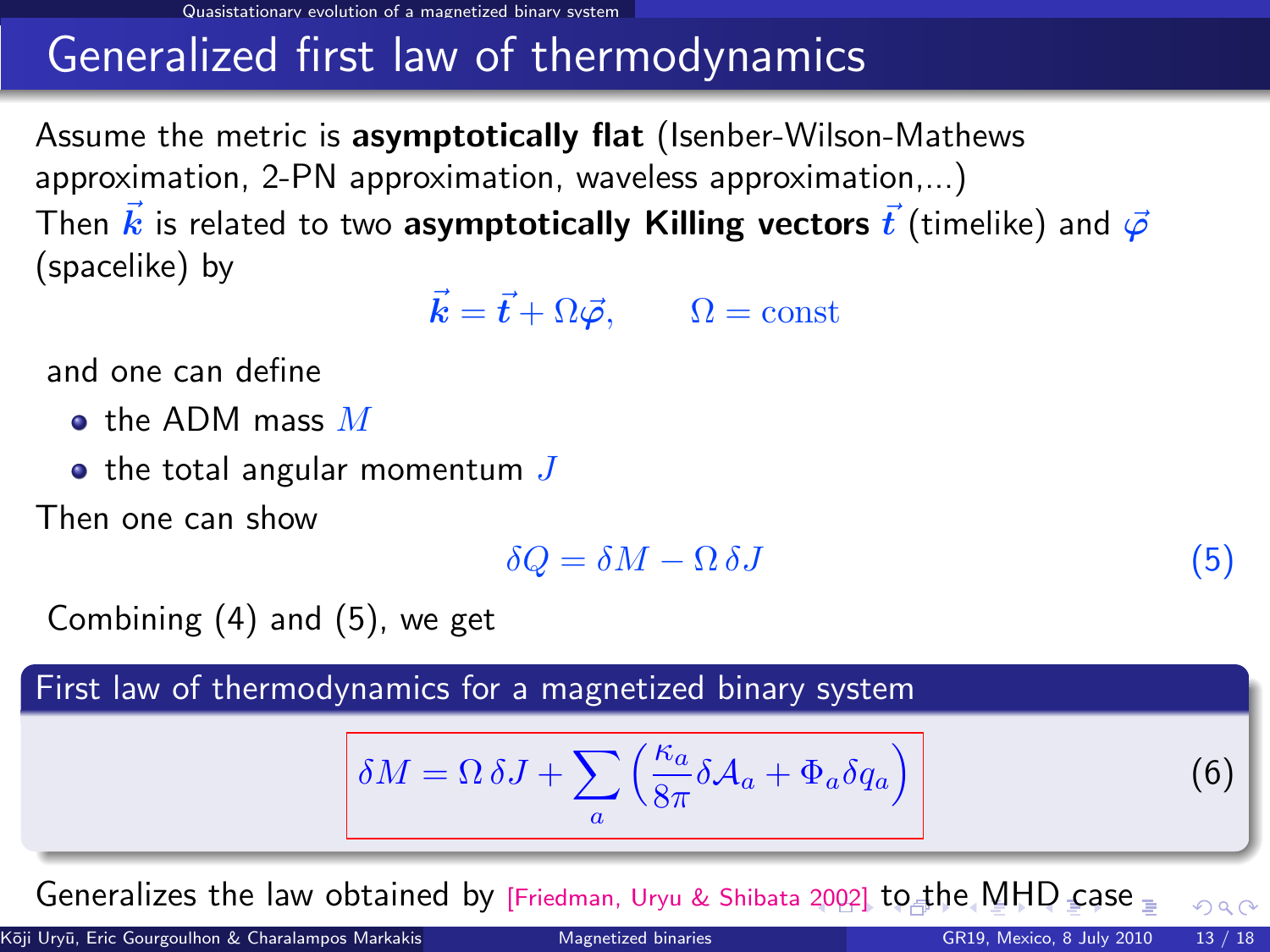## **Outline**

### [Bekenstein-Oron formulation of relativistic ideal MHD](#page-2-0)

[Quasistationary evolution of a magnetized binary system](#page-7-0)

<sup>3</sup> [Computing equilibrium configurations](#page-16-0)

<span id="page-16-0"></span> $\Omega$ 

**K ロ ト K 何 ト**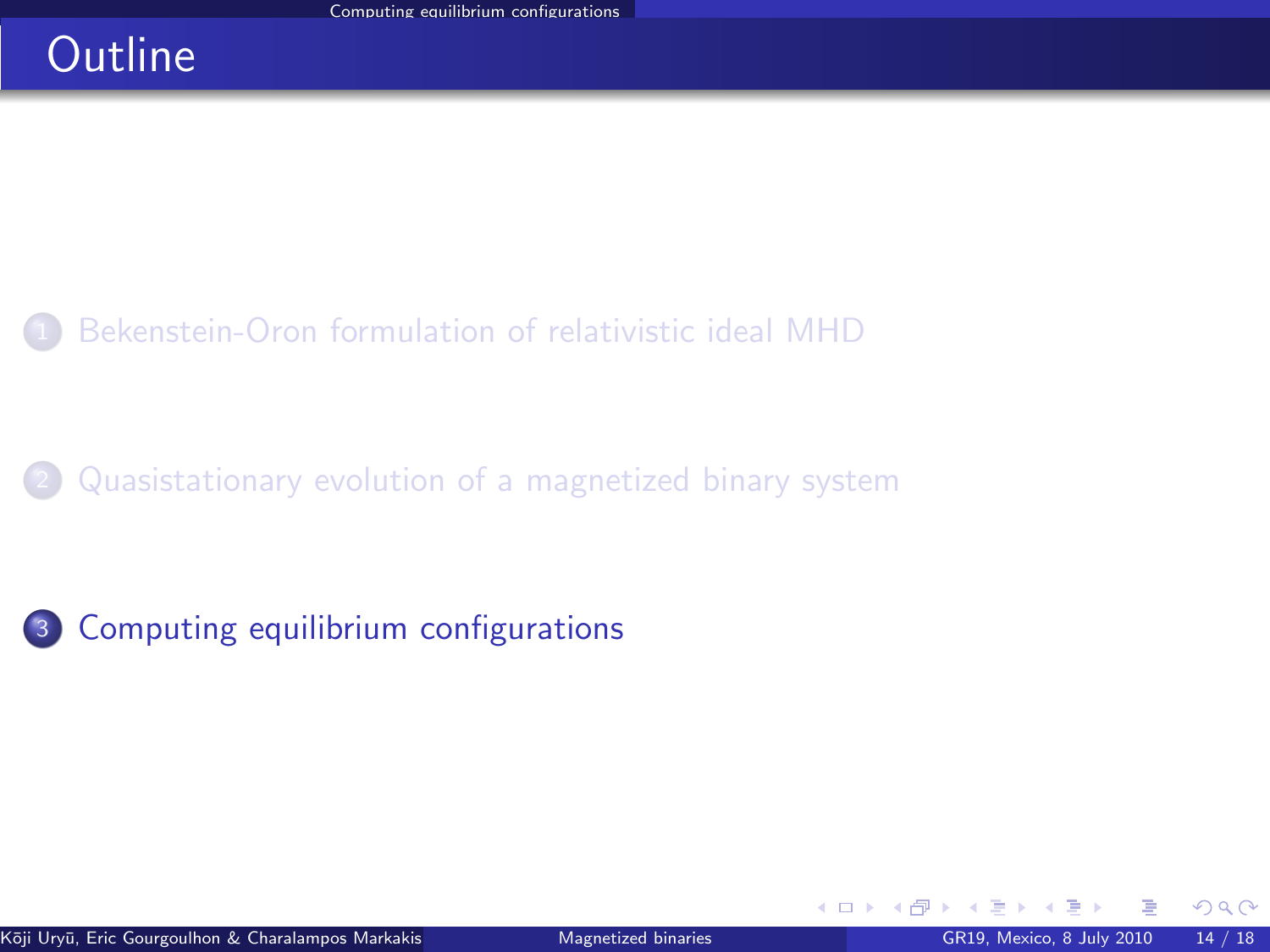## Irrotational magnetized binaries

Zero-temperature limit of the MHD Euler equation [\(3\)](#page-5-0) :

<span id="page-17-0"></span>
$$
\vec{u} \cdot \mathbf{\Omega} = 0 \tag{7}
$$

with  $\Omega := dw$  and  $w := h u + \mathbf{F} \cdot \vec{q}$ 

Let us define a **irrotational magnetized flow** as a flow for which  $|\Omega = 0|$ Then there exists (locally) a scalar field  $\Phi$  such that  $\boxed{w = d\Phi}$ 

 $\Omega$ 

◂<del>◻▸ кฅ</del>▸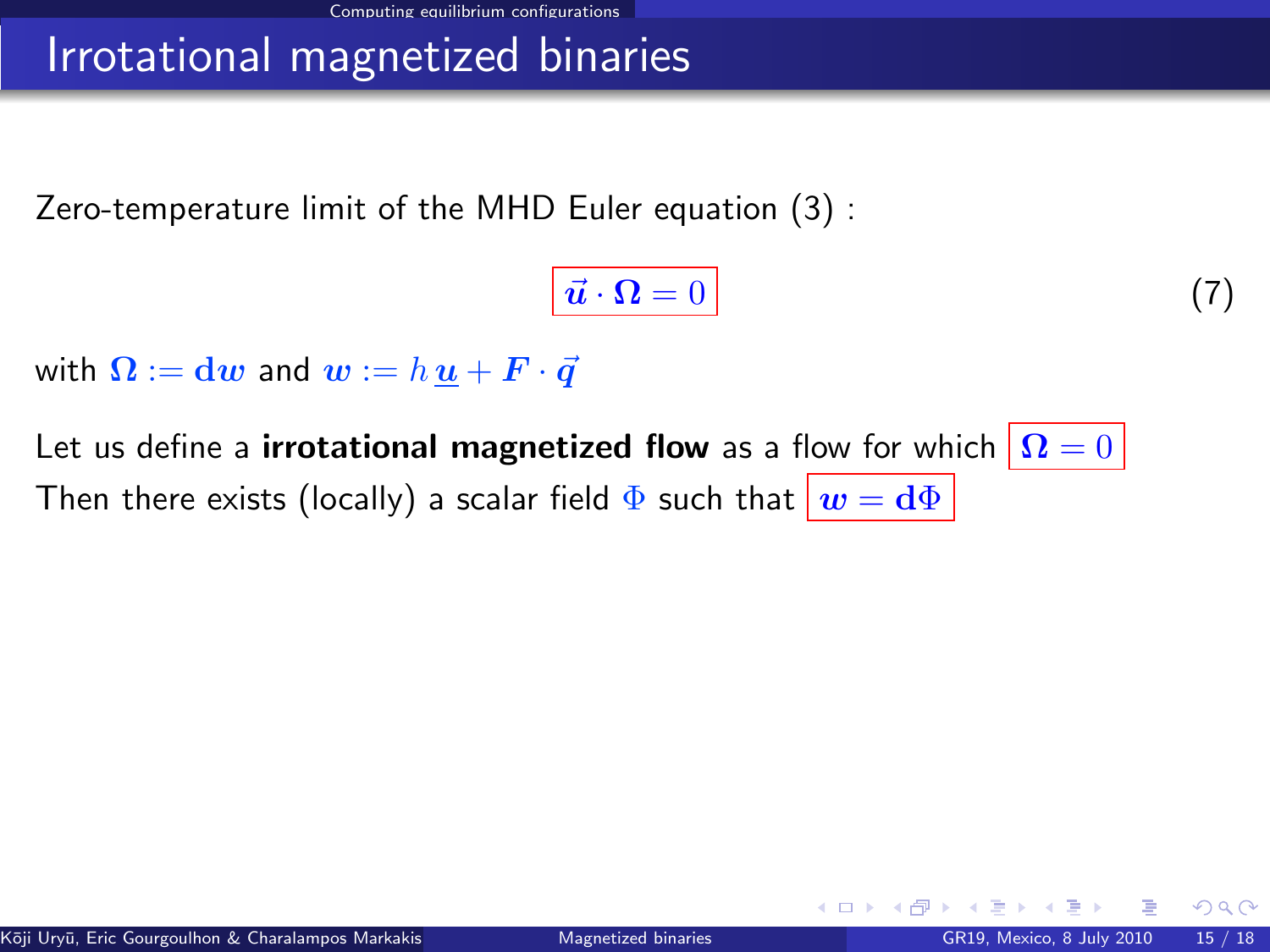## Irrotational magnetized binaries

Zero-temperature limit of the MHD Euler equation [\(3\)](#page-5-0) :

$$
\vec{u} \cdot \mathbf{\Omega} = 0 \tag{7}
$$

with  $\Omega := dw$  and  $w := h u + F \cdot \vec{q}$ 

Let us define a **irrotational magnetized flow** as a flow for which  $|\Omega = 0|$ Then there exists (locally) a scalar field  $\Phi$  such that  $w = d\Phi$ 

Motivations for computing irrotational magnetized NS binaries:

- the MHD Euler equation [\(7\)](#page-17-0) is automatically satisfied
- if the NS have initial low spin, the nuclear matter viscosity is by far too low to synchronize the spins with the orbital frequency  $\implies$  assuming irrotationality all along the evolutionary sequence is a very good approximation

 $\Omega$ 

**K ロ ト K 何 ト K ヨ ト**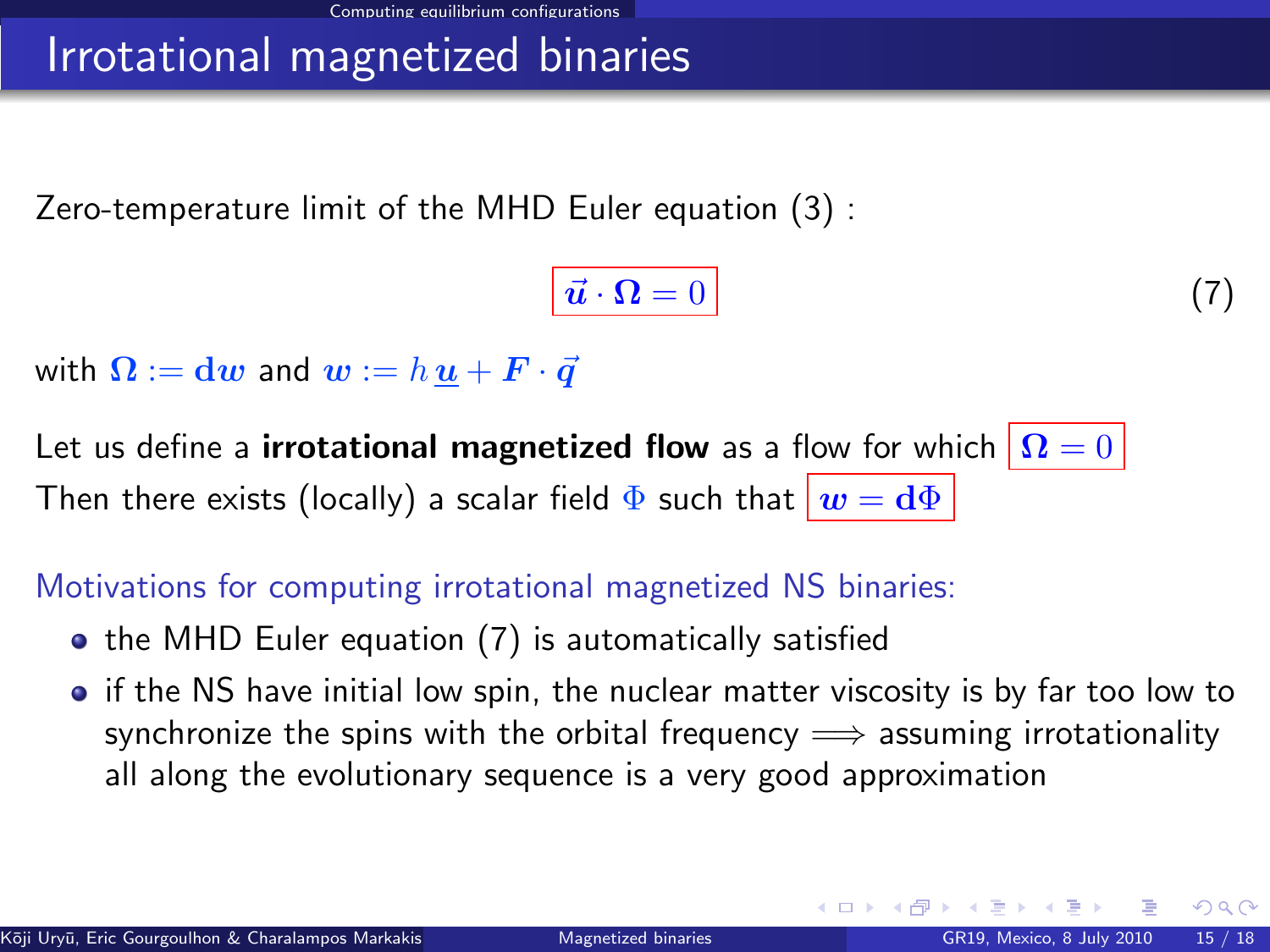# Equations for irrotational magnetized binaries

The fluid 4-velocity is

$$
u^{\alpha} = \frac{1}{h} \left( \nabla^{\alpha} \Phi - F^{\alpha \beta} q_{\beta} \right)
$$

The normalization relation  $u_{\alpha}u^{\alpha}=-1$  then leads to

$$
h^2 = -(\nabla_\alpha \Phi - F_{\alpha\beta}q^\beta) (\nabla^\alpha \Phi - F^{\alpha\beta} q_\beta)
$$

and the baryon number conservation  $\nabla_\alpha (nu^\alpha) = 0$  is equivalent to

$$
\nabla_\alpha \left[ \frac{n}{h} \left( \nabla^\alpha \Phi - F^{\alpha \beta} q_\beta \right) \right] = 0
$$

 $\Omega$ 

**← ロ ▶ → イ 同**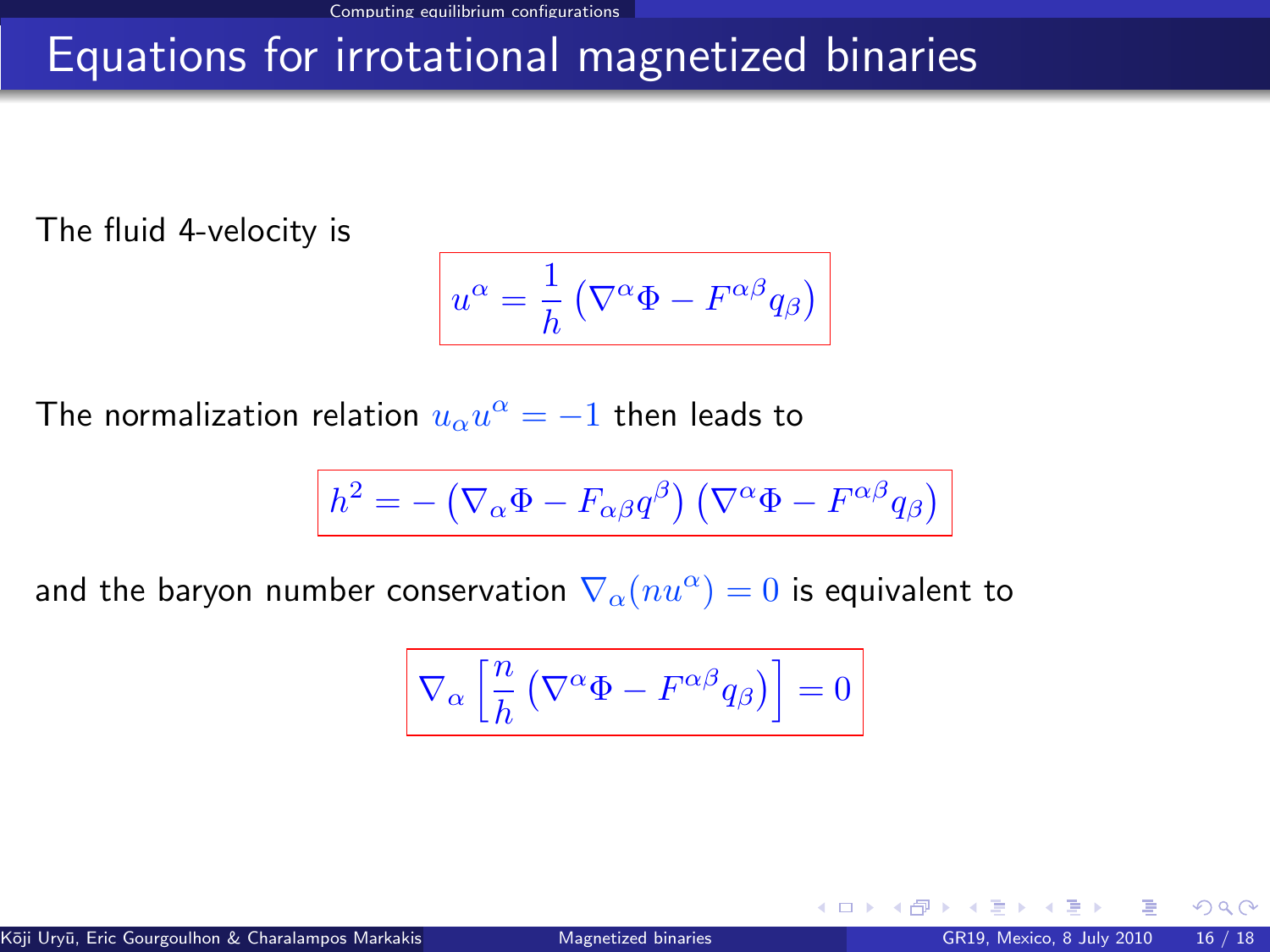## Scheme to compute irrotational magnetized binaries

Choose some EOS  $\varepsilon = \varepsilon(h)$ ,  $p = p(h)$ ,  $n = n(h)$  and some vector field  $\vec{q}$ Then iteratively

**1** solve

$$
\nabla_{\alpha} \left[ \frac{n}{h} \left( \nabla^{\alpha} \Phi - F^{\alpha \beta} q_{\beta} \right) \right] = 0
$$

to get  $\Phi$ 

- $2$  compute the enthalpy via  $h^2 = -\left(\nabla_\alpha \Phi F_{\alpha\beta} q^\beta\right)\left(\nabla^\alpha \Phi F^{\alpha\beta} q_\beta\right)$
- **3** compute  $\varepsilon$ , p and n via the EOS
- **•** solve the Maxwell equation (in Lorenz gauge)

$$
\nabla_{\beta}\nabla^{\beta}A^{\alpha} - R^{\alpha}_{\beta}A^{\beta} = 4\pi \nabla_{\beta}(n q^{\alpha}u^{\beta} - n q^{\beta}u^{\alpha})
$$

to get  $A_{\alpha}$  and  $F_{\alpha\beta} = \partial_{\alpha}A_{\beta} - \partial_{\beta}A_{\alpha}$ 

**5** solve the Einstein equations

#### The magnetic field configuration is specified by  $\vec{q}$

 $\Omega$ 

**K ロ ▶ K 何 ▶ K**